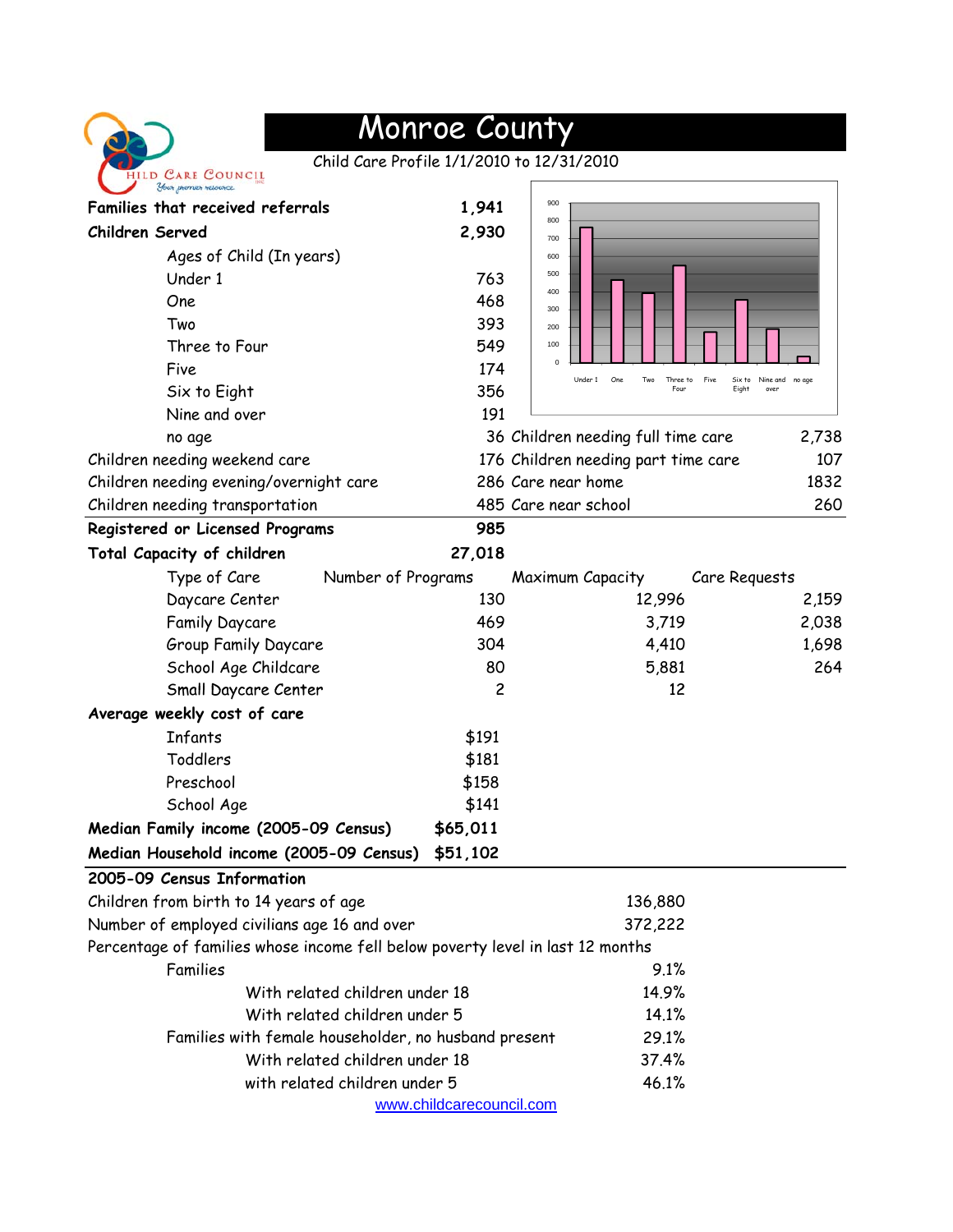

## Livingston County

Child Care Profile 1/1/2010 TO 12/31/2010

| Families that received referrals                                               | 124            | 50                                |     |
|--------------------------------------------------------------------------------|----------------|-----------------------------------|-----|
| Children Served                                                                | 189            | 40<br>30                          |     |
| Ages of Child (In years)                                                       |                | 20                                |     |
| Under 1                                                                        | 38             | 10                                |     |
| One                                                                            | 23             | 0                                 |     |
| Two                                                                            | 27             | $O_{\text{V}_\text{f}}$           |     |
| Three to Four                                                                  | 42             | The are the decay                 |     |
| Five                                                                           | 19             |                                   |     |
| Six to Eight                                                                   | 24             |                                   |     |
| Nine and over                                                                  | 15             |                                   |     |
| no age                                                                         |                | 1 Children needing full time care | 178 |
| Children needing weekend care                                                  |                | 7 Children needing part time care | 10  |
| Children needing evening care                                                  |                | 6 Care near home                  | 108 |
| Children needing transportation                                                |                | 6 Care near school                | 42  |
| Registered or Licensed Programs                                                | 68             |                                   |     |
| Total Capacity of children                                                     | 1538           |                                   |     |
| Type of Care<br>Number of Programs                                             |                | Maximum Capacity<br>Care Requests |     |
| Daycare Center                                                                 | $\overline{7}$ | 658                               | 142 |
| Family Daycare                                                                 | 41             | 328                               | 172 |
| Group Family Daycare                                                           | 13             | 202                               | 129 |
| School Age Childcare                                                           | $\overline{7}$ | 350                               | 15  |
| Average weekly cost of care                                                    |                |                                   |     |
| Infants                                                                        | \$160          |                                   |     |
| Toddlers                                                                       | \$154          |                                   |     |
| Preschool                                                                      | \$128          |                                   |     |
| School Age                                                                     | \$98           |                                   |     |
| Median Household income (2005-09 Census)                                       | \$51,698       |                                   |     |
| Median Family income (2005-09 Census)                                          | \$63,392       |                                   |     |
| 2005-09 Census Information                                                     |                |                                   |     |
| Children from birth to 14 years of age                                         |                | 10,301                            |     |
| Number of employed civilians age 16 years and older                            |                | 31,177                            |     |
| Percentage of families whose income fell below poverty level in last 12 months |                |                                   |     |
| Families                                                                       |                | 6.1%                              |     |
| With related children under 18                                                 |                | 10.6%                             |     |
| With related children under 5                                                  | 16.0%          |                                   |     |
| Families with female householder, no husband present                           |                | 23.3%                             |     |
| With related children under 18                                                 | 33.3%          |                                   |     |
| with related children under 5                                                  |                | 51.4%                             |     |
|                                                                                |                |                                   |     |

[www.childccarecouncil.com](http://www.childccarecouncil.com/)